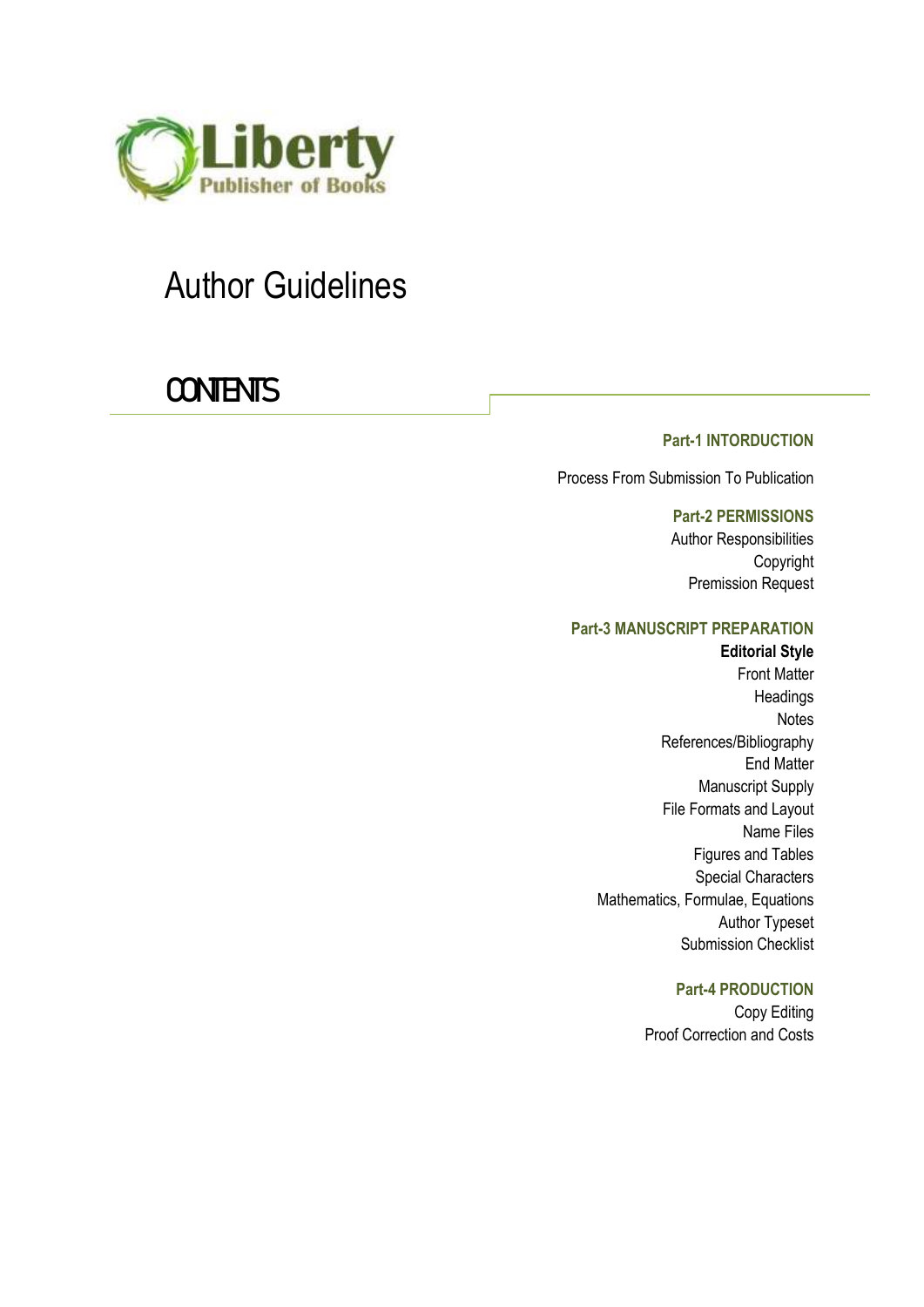#### **Part-1 INTORDUCTION**

The purpose of this guide is to give you, as a Liberty Publisher author, the information you require to best prepare your text for submission to Liberty, as well as an understanding of the processes involved in taking your manuscript through to publication.

The presentation of your typescript is the critical first stage for the successful production of your book. By following the instructions given here and submitting a well-organized typescript, you will help your team at Liberty Publisher produce your book as efficiently as possible and in time for its scheduled publication date. If your typescript contains material that requires presentation in a special way, it is important to discuss this with your Editor at an early stage.

If you have any questions about the information given here, or about any aspect of your contract, please contact your Editorial Assistant**.**

The manuscript should be submitted directly to the Editorial Assistant on your list. The commissioning Editor will then read the manuscript and approve it for publication. Your Editorial Assistant will prepare the files for handover to the production team; this includes ensuring that you have provided all of the necessary permissions and that any images supplied are of suitable quality for print. The Editorial Assistant will prepare the book blurb (and be the first port of call about the cover, if needed). They will also ensure that the material appearing on our website is up to date, so you should direct all queries about this content to the Editorial Assistant in the first instance. On publication, the Editorial Assistant will organize the dispatch of your contractual gratis and contributor copies (where applicable).

# **Overview of the procedures, from submission to publication**

Once you have sent the finalized manuscript to the Editorial Assistant, the Assistant prepares the manuscript for production and hands it over to the Production Department.

The flowchart below shows an overview of the production procedures from submission to publication. Approximate timings are listed, but these can vary based on the complexity of your book, or on specific scheduling/publication date needs. Please keep us informed of any changes to your work or travel plans as soon as they come up.

Liberty Publihser often works with out-of-house Project Managers. Once your book is in production, you will be told whether your book will be primarily managed by the Liberty Production Editor or by an out-of-house Project Manager. Please note that when your book is managed by a Project Manager, the Production Editor at Liberty will continue to oversee production, and will always be available as a contact. The use of freelance copy-editors, proofreaders and indexers remains the same in either scenario.

Please contact your Production Editor if you have any queries about the production process.

Please refer to your contract and contact your Editorial Assistant to discuss your access to published material.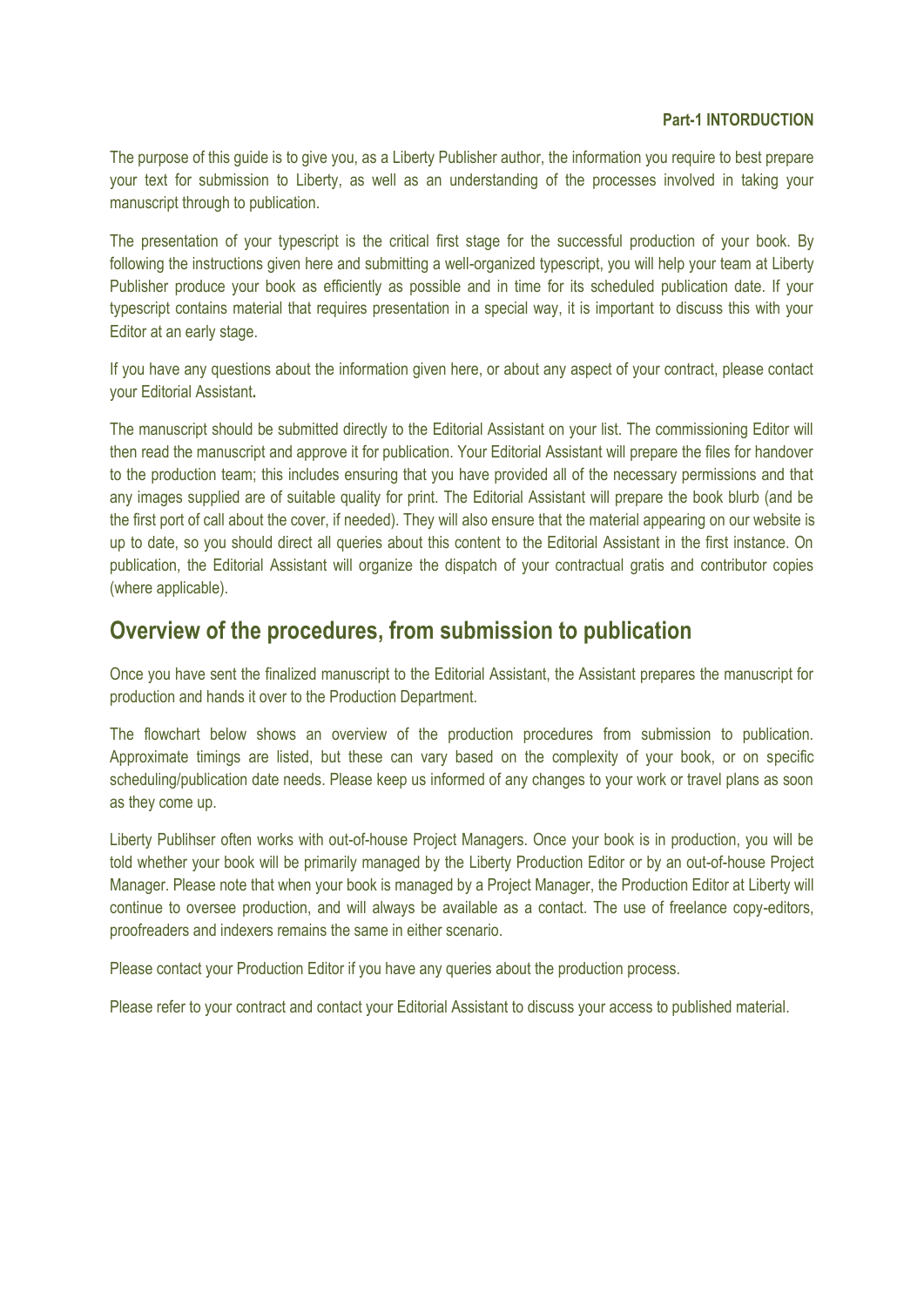## PROCEDURES FOLLOWED AND TIMETABLE

#### Submission

You submit the final manuscript to your Editorial Assistant.

#### Production begins

A Production Editor (and perhaps a Project Manager) is assigned. They will contact you to introduce themselves and outline the schedule. (1–4 weeks)

## Copy-editing

A freelance copy-editor will edit the manuscript and liaise directly with you regarding any queries. You should respond quickly to queries to avoid delay. (4–6 weeks)

#### **Typesetting**

The Production Editor (or Project Manager) sends the manuscript to the typesetter to produce page proofs. (3–4 weeks)

#### **Proofreading**

The Production Editor (or Project Manager) will send first proofs for you (and perhaps a freelance proofreader) to check. Return your corrections to your Production Editor (or Project Manager). (3–4 weeks)

Indexing

You or a freelance indexer compile the index and send it to the Production Editor (or Project Manager).

# Final corrections

The typesetter supplies revised proofs. The Production Editor (or Project Manager) checks that every correction has been made and there are no queries remaining. (1–2 weeks)

**Printing** 

The Production Editor will send the finalized book and cover to press. (4–5 weeks)

Publication

You Editorial Assistant will send your advance and gratis copies to you. (1–2 weeks)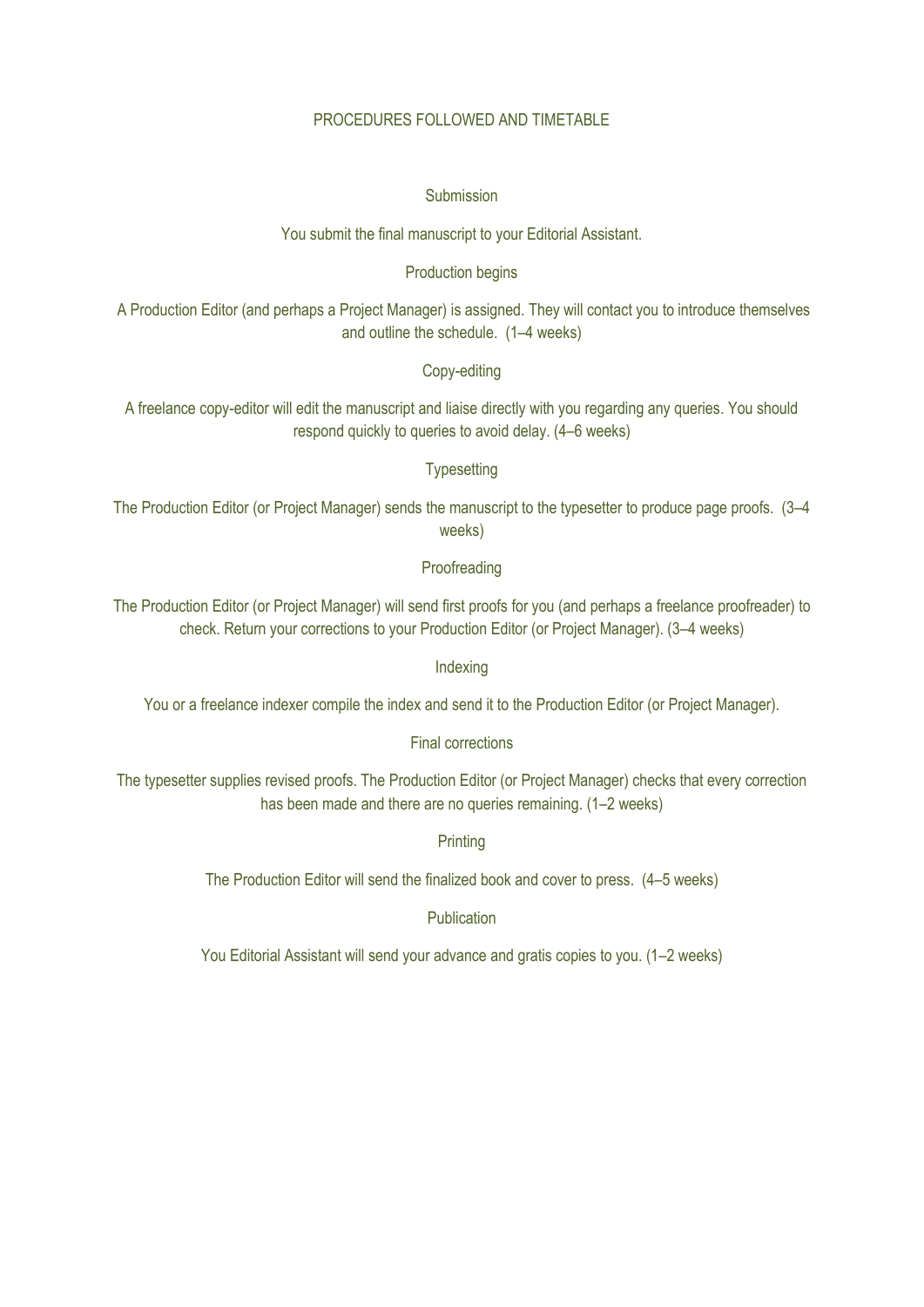#### **PART II –LEGAL**

#### **Author's responsibilities**

It is the author's responsibility to obtain all necessary written permission to use any third party material, such as copyright works and trade marks, and also to settle any relevant fees unless you have made an alternative arrangement in writing with your Liberty Publisher Editor. Providing gratis copies to third party rights holders, should they require this in their permission agreement, is also the responsibility of the author unless alternative arrangements have been made in writing with your Liberty Publisher Editor.

Permission requests can take considerable time to process, so please start the application process early, as soon as you know which material you want to include. This also applies to re-using your own published work – you still usually require permission from your original publisher.

Permissions must be cleared and your paperwork in order when you submit your final manuscript. We cannot begin any aspect of the work on your book, including text editing, while any permissions remain outstanding.

We suggest you keep the use of third party material to a minimum to save time and costs and seek to discuss material in your text rather than reproduce it. Consider whether the material is essential. When you deliver the final manuscript, you should include with it all permissions correspondence (keeping a copy for yourself). Please also submit a log of the third party material used, recording permissions correspondence or claim of fair dealing/fair use.

#### **Copyright**

Copyright is a territorial right and varies from country to country. There are some significant differences, for example, between the Europe and the US. However, many of the basic principles are the same throughout the world.

Permissions guidance: works under copyright General guidance For any copyright work, including the following material, permission should generally be sought to use content (including text used as an epigraph), unless the use will clearly fall into a fair dealing/fair use defence or other copyright exception. I Advertisements I Comics/graphic novels – texts and images II Dialogue e.g. film, television, theater, etc. II Fiction/literature II Journal articles II Magazine and newspaper articles – text II Music Ivrics II Nonfiction books/essays II Poetry

Material from the Internet The below guidance pertains to content from such sources as: [ Blogs [ Social media, e.g. Facebook, Twitter, Instagram, Pinterest, Flickr, YouTube, etc. I Websites I Wikipedia I Search engines

There are two main issues to consider when considering reusing content from the Internet.

First, does the source website itself allow you to reuse its content? You should check the website Terms of Use, and if necessary contact the website, to verify this.

Second, is it necessary to clear permission for the content that is being copied? Some content may be available under a creative commons licence or other form of royalty-free licence which permits further use without requiring permission – check the source/copyright line. Otherwise, if the content is in copyright, permission should be obtained unless the new use will clearly fall into a fair dealing/fair use defence or other copyright exception.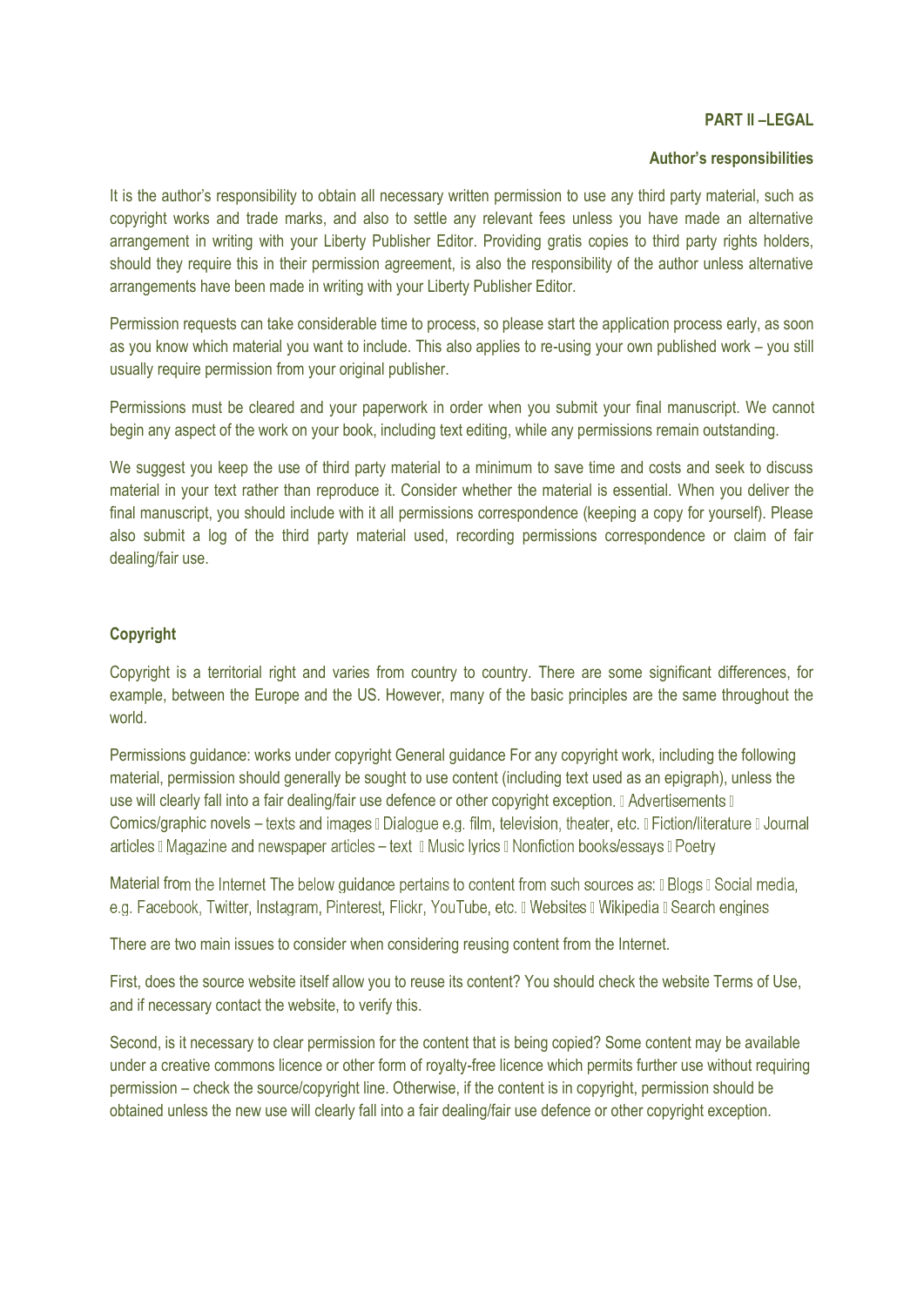#### **Trade marks**

A trade mark is a sign that distinguishes the goods or services of the trade mark owner from those of other businesses. A trade mark is typically a word, phrase, symbol, logo, design or shape, but could even be a colour, smell or sound.

A trade mark owner can acquire rights in their trade mark by registering it and/or, in some jurisdictions, by making sufficient use of it.

Care is needed when using a trade mark. Generally, use of a word trade mark in an editorial context in a passage of text would not require clearing. However, any use of a trade mark on a book jacket, and any use of a logo/design, would generally need the trade mark owner's permission.

#### **PART III -PREPARING YOUR MANUSCRIPT**

#### **General editorial style**

Use a style appropriate to your discipline as a guide for spelling, capitalization, notes and references, etc. Whichever style you use it is important to ensure that you follow it consistently throughout the book – for example, in the use of:

D Spellings D Hyphenation D Serial comma D Capitalization D Italics D Abbreviations/acronyms D Numerals (written or spelt out) **Punctuation of lists References** (see further below)

If you have followed a specific style guide (e.g. Chicago or Harvard), confirm this when you submit your final manuscript. Your Editorial Assistant can provide you with a 'Notes to the copy-editor' document, where you can also mention any other style notes and preferences. We will then forward any information that we receive to the copy-editor.

#### **Front matter**

Any front matter should be saved as a single text file. This material is placed before the main text and should include some (or all) of the following in the order listed below:

If the page – should carry the exact final wording of the title (and sub-title, if any), the names of the author(s) or editor(s) in the form and/or order you wish it (them) to be used. If you are an editor, state 'Edited by'.

I Dedication – if appropriate, not essential.

If Table of contents – essential and must be final matching wording and capitalization with the chapter headings in the text. o If the book is divided into parts, include the part numbers and part titles in both the table of contents and the main text. o If the book is an edited collection, list contributor names below each chapter title and ensure they match the contributor names cited with the chapter headings in the text.

Il Lists of figures, maps, tables or cases – include if appropriate (for more information on the creation of legal tables, please speak to your EA).

I Foreword (or series editor introduction) – if appropriate, not essential. An invited piece written by a luminary figure in the field. If the book is in a series, the series editor may write an introduction.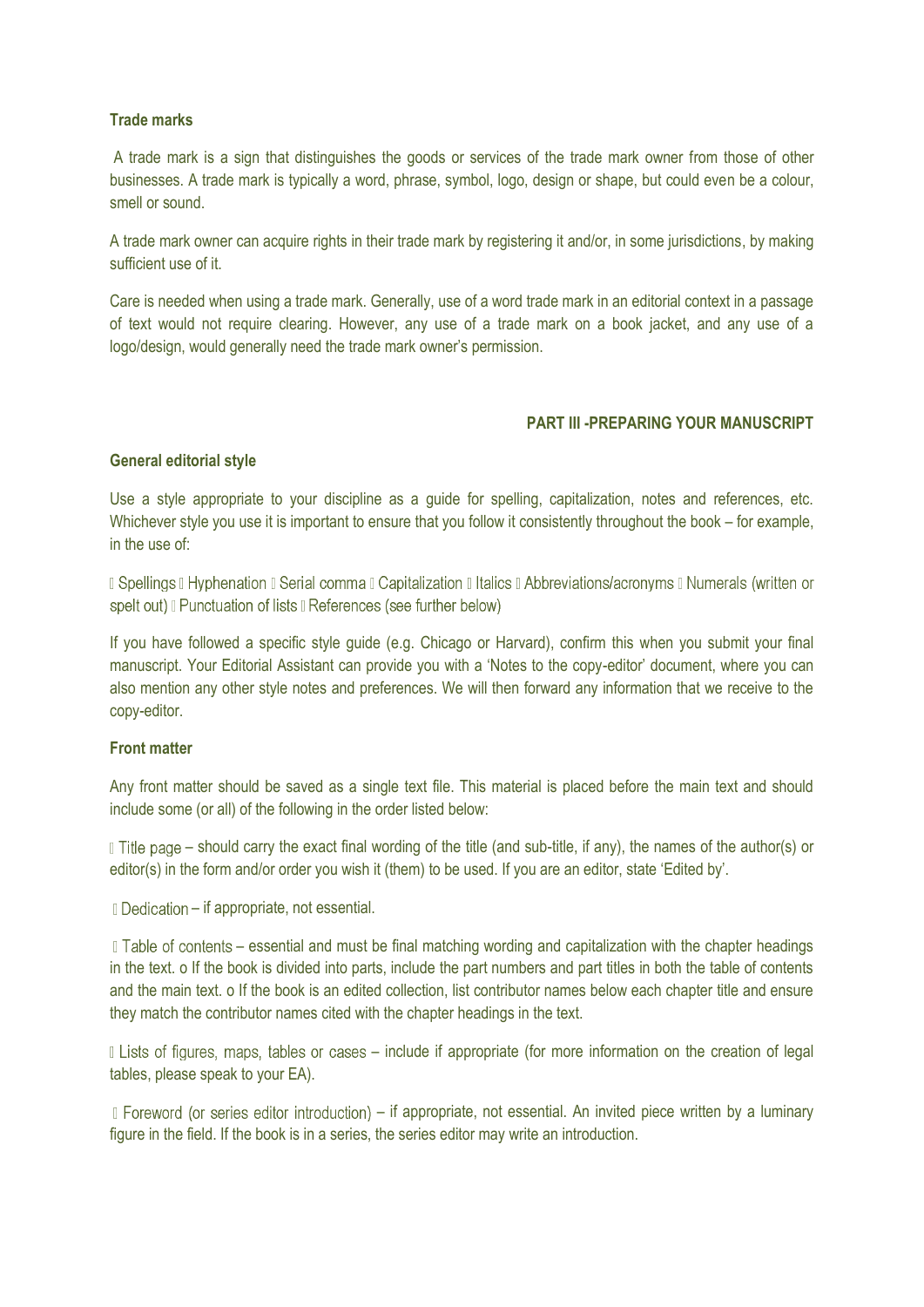I Preface – if appropriate, not essential. A personal piece written by the author explaining how the book came to be written, or as a brief apologia. A longer, detailed analysis of the subjects to be covered in the book should be treated as an introduction.

I Acknowledgements or credits list – if appropriate.

I List of abbreviations – if appropriate.

Il List of contributors – must be included in edited collections. Include names and affiliations and, if appropriate, a short biography. This can also be placed in the back matter for US titles. Ensure the names are presented in exactly the same way as in the table of contents and chapter headings.

#### **Headings**

If We prefer the use of Word styles to indicate different levels of headings.

If you cannot use Word styles, please ensure that you present headings consistently with different levels of headings clearly differentiated. For example, use bold for level 1 subheadings, italics for level 2 subheadings, and roman for level 3 subheadings, i.e.:

Subheading level 1

Subheading level 2

Subheading level 3

If You may wish to make all your headings a font size bigger than the main text, for clarity.

I Avoid using all capitals for subheadings as this makes it hard to see which words you prefer to be capitalized.

I Avoid using more than 3 levels of subheadings, o A note on numbered headings: avoid numbering headings and subheadings unless extensive cross-referencing is essential to the book or it is appropriate to your discipline. If you believe numbered headings to be appropriate you should consult with your Editorial Assistant before submitting your manuscript as they should advise on correct house style for numbering headings.

#### **Notes**

If We prefer a dedicated bibliography or reference list rather than end notes containing references. The reason is that if a referenced work appears in a dedicated bibliography or reference section, we can create direct links to the works cited anywhere your text appears online. This is not possible with note references.

 $\parallel$  If vou do use notes we prefer these to be discursive notes that simply expand on the text.

Our house style is to have notes numbered from '1' at the start of each chapter rather than the numbers running throughout the entire book.

I Our style is also to have end notes rather than footnotes. The exception is law titles where either style is acceptable as long as it is consistent within the book. For additional information please check with your Editorial **Assistant**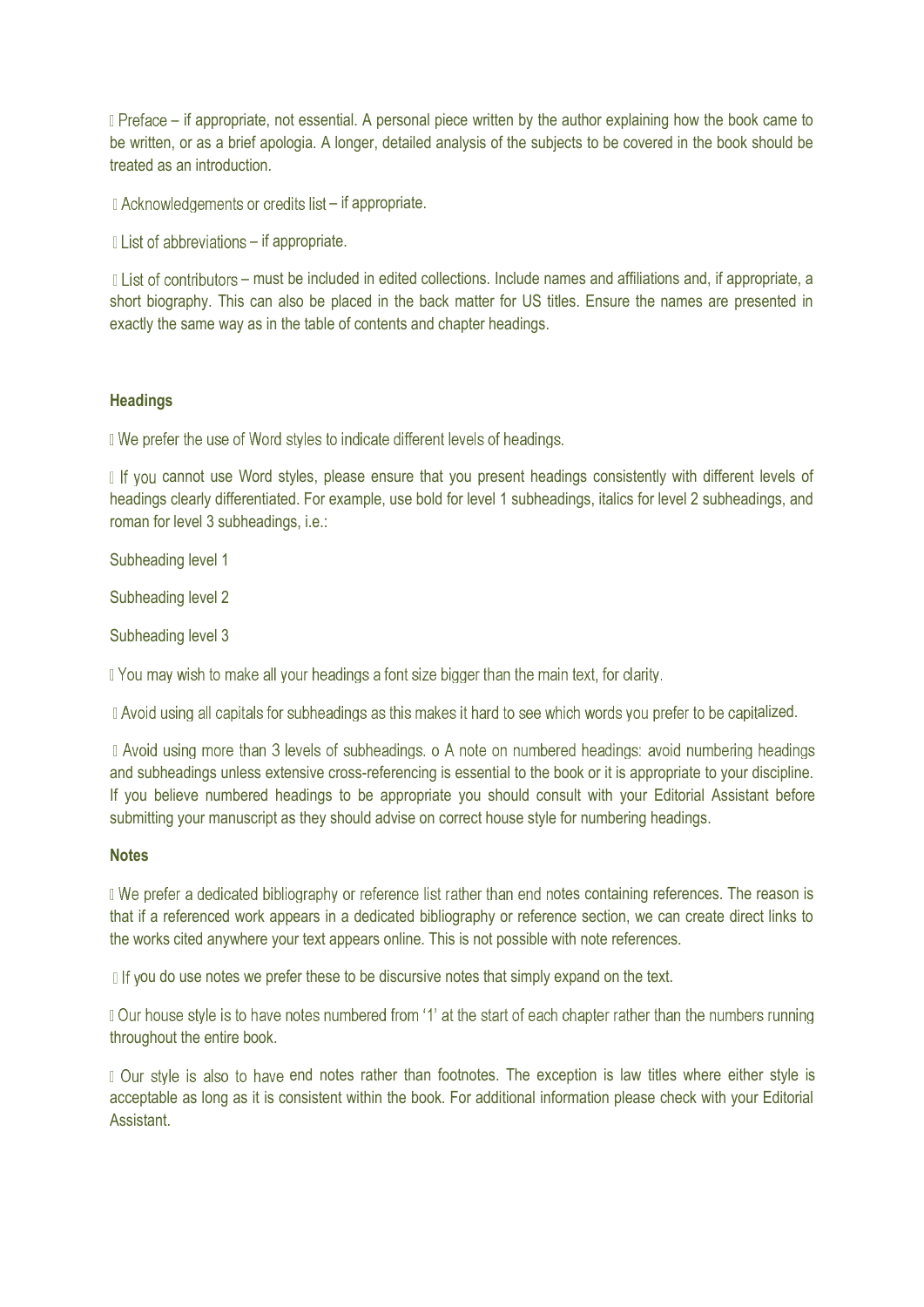I Notes should be entered into your manuscript using the Word note function rather than using numbered text. Not only does this allow us to process the notes more accurately and efficiently, it also ensures that the numbering is consistent.

#### **References/bibliography**

#### General rules

• The reference list/bibliography for each chapter should be placed at the end of each chapter. Avoid providing a single reference list/bibliography at the back of the book unless appropriate to your discipline. This will give readers the additional option of accessing your book by chapter.

• Ensure that your references are consistently presented in terms of: the order in which details are listed; use of capitalization; use of italics and punctuation.

• Book and journal titles should always be in italics, regardless of which style guide you are following.

• Ensure that each entry includes all publication details as applicable: author/editor name(s) and initials; date of publication; book or article title; journal title and volume number; place of publication; publisher; page numbers for chapter or journal articles.

• Please include DOIs (Digital Object Identifiers) for all publications you reference (including books) where available, this guarantees that others will be able to easily locate and access your listed references.

• It is essential that the reference list/bibliography includes every work cited by you in the text. • Please do not include search engine or database search URLs (e.g. EBSCO, Google, etc.).

• Please ensure you check that the date for each entry in the reference list/bibliography matches the date cited in the text reference. This will avoid time-consuming queries at copyediting stage.

## **End matter**

This can include some or all of the following in the order listed below:

Il Appendices

I Glossarv

I List of contributors (if not included in front matter)

 $\Box$  Index (usually compiled at proof stage – see Part IV)

#### **How to supply your manuscript**

#### **File formats and layout**

I Layout should be simple (we will apply a design to it at typesetting stage, so you do not need to do so yourself), but as a general rule:

o Where possible, ensure the same font and font size is used consistently throughout. Our preferred font is Times New Roman.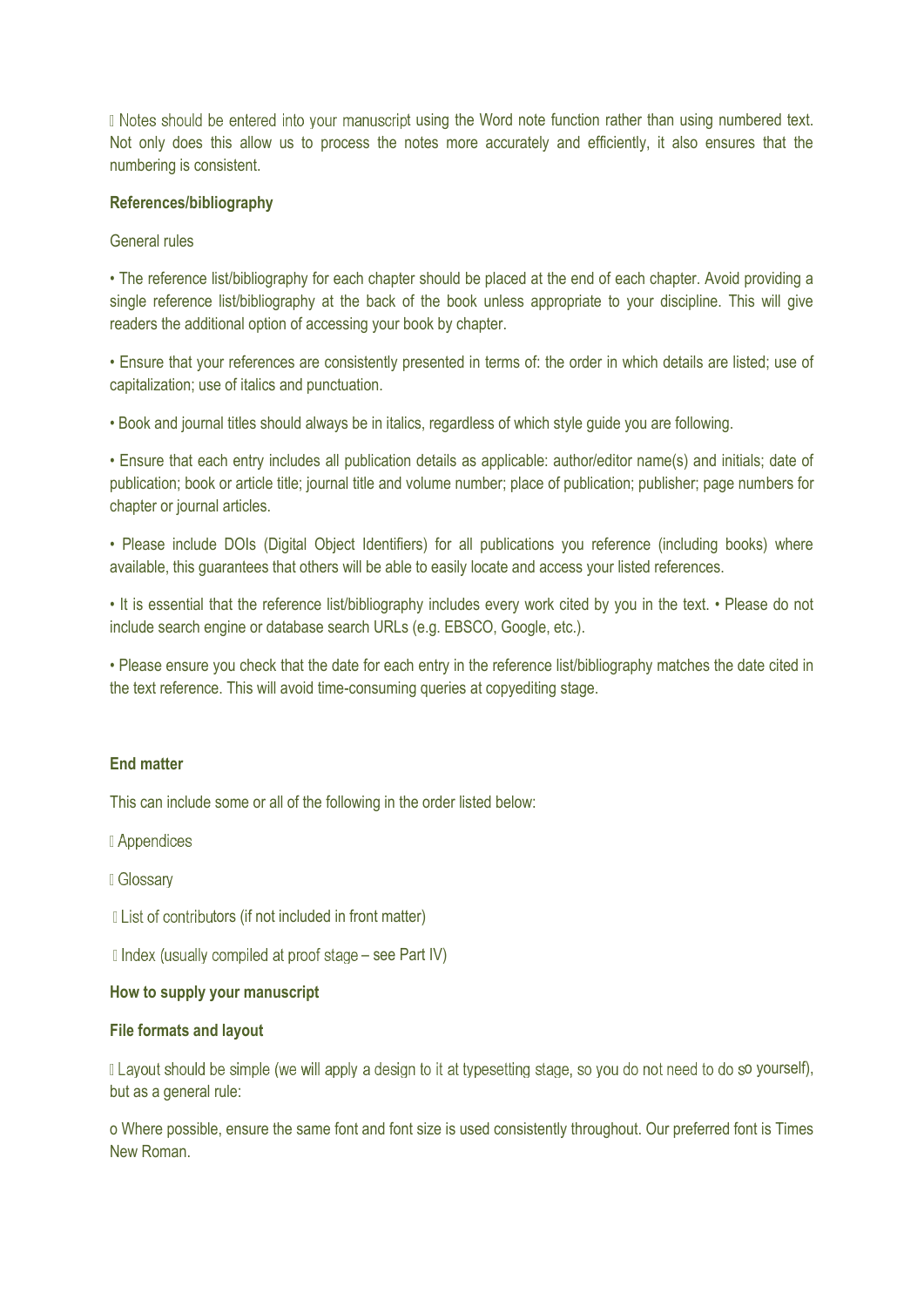o Always use two hard returns at the end of a paragraph, rather than indenting the first line of a new paragraph.

o Ensure that if you are continuing a paragraph after displayed material (e.g. a quote) you use just one hard return/no line space before paragraph continues.

o Do not use any hyphenation or justification program, but allow your software to make automatic word-wraps without hyphenation (you should insert hyphens only in words that must be hyphenated).

o Please do not present your text in 2 columns, even if the book will eventually be presented as such. If there is content that you absolutely need to submit already in 2-column format, please use a table in Word. Please do not use tabs, as this makes the text difficult to edit and can obscure the proper flow of the text.

I Microsoft Word is our preferred package. We can accept text files in .doc, .docx and .rtf formats.

#### **Figures, tables and boxes**

I Figures, tables and 'floating' boxed text should not be supplied embedded into the manuscript itself but rather supplied as separate files.  $\Box$  Save each figure/table/box in a separate file and name them by chapter – i.e., Figure 1.1, 1.2; Table 2.1, 2.2, etc. I Ensure that you place a call-out in the manuscript to indicate where each figure/table/box should be placed, e.g.

#### <FIGURE 1.1 HERE>

Do Note that figures, tables and boxes cannot necessarily be placed in the exact location indicated, but rather will be placed as close as possible to that point. I Ensure that the numbering of your call-outs matches exactly the file numbering of your figures/tables/boxes so that there is no confusion about what is being referred to. If you wish to include a list of figures, tables or boxes in the front matter, include this separately in the front matter file that you supply.

#### **Special characters**

Please note that we are not permitted to accept separate font files. If your manuscript contains special characters (e.g. Chinese, Japanese, Hebrew, Arabic, Greek, Cyrillic, characters not generally used in Western European languages, symbols, mathematics, IPA characters, etc.) then you should also submit a PDF version of your manuscript and list the special fonts used. This allows us, the copyeditor, and the typesetter to know what these characters are if we do not have the same font you used to display them. Please note that it is your responsibility to check any such special characters in the proofs.

If some chapters do not contain special characters then there is no need to submit a PDF for those chapters.

#### **Mathematics, formulae and equations**

If a very simple formula or equation is needed in your manuscript then it can be inserted into the body text, but you should use the proper mathematical characters. Word processing packages normally allow you to insert symbol characters, or alternatively you can use the Windows 'Character Map' to find and select the character you wish.

In other words, please use; × (multiplication sign) instead of the letter 'X', − (minus sign) instead of a hyphen, etc., and use standard mathematical notational style, i.e. italic for variables, roman for constants, bold for vectors and matrices, etc. It is fine to use a solidus (/) rather than a division sign, with parentheses if necessary to avoid ambiguity (e.g. '1/(n+1)').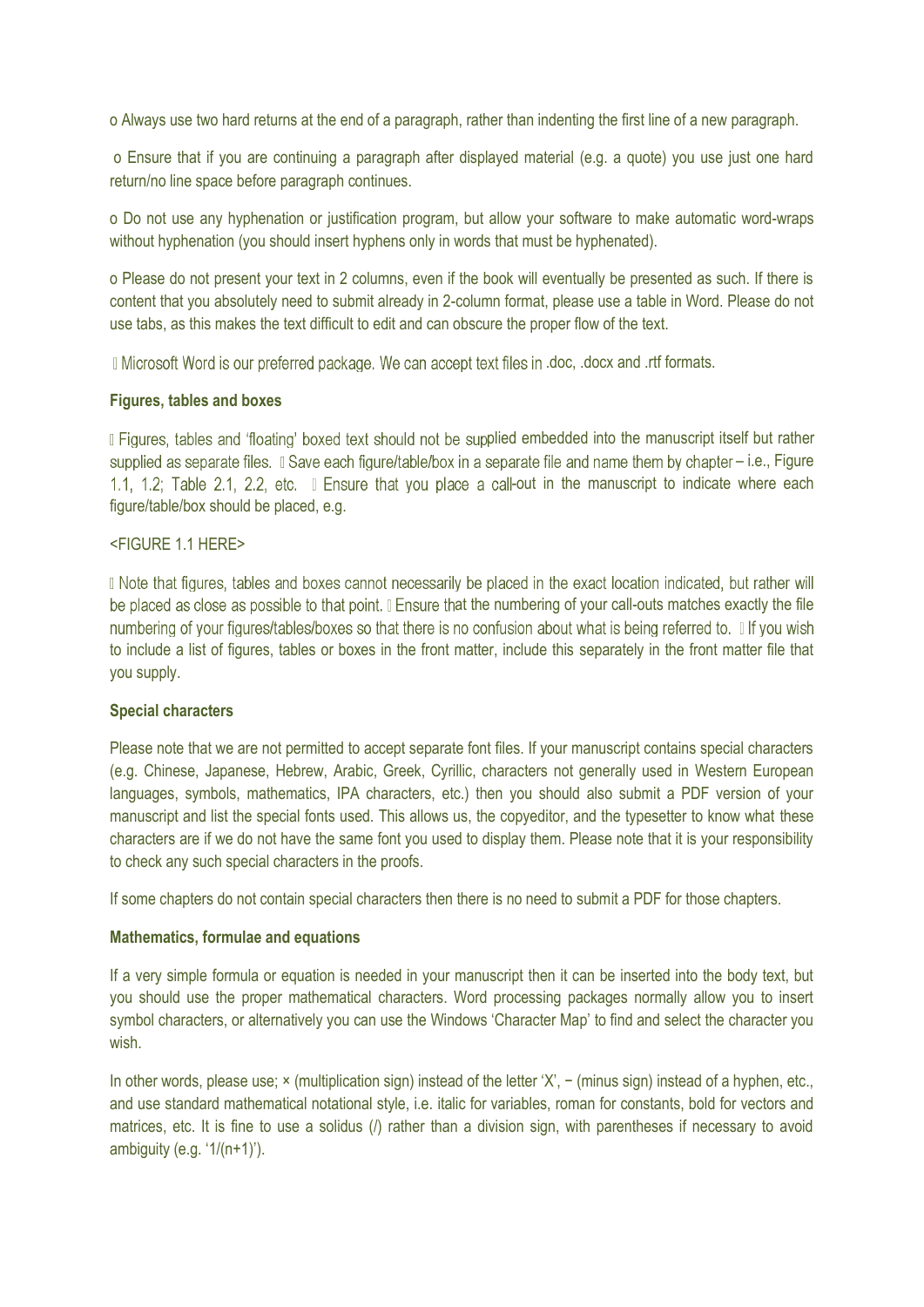Fuller formulae or equations should be displayed (inserted on a separate line). If you are working in Word, it is best to insert these using an equation editor. Note that a solidus is not generally used for display formulae or equations – a horizontal line is preferred. Displayed equations should be numbered serially but only if they are referred to in the text. Use the decimal system and number them sequentially by chapter on the right hand side of the page. For example:

 $2x2 + 7y + 8 = 17$  (1.1)

Braces, brackets and parentheses are used in the order {[()]} – except where mathematical convention dictates otherwise (e.g. parentheses or square brackets for different types of mathematical interval).

If you are using displayed equations then please also submit a PDF version of your manuscript.

Please note that although the copy-editor working on books containing equations will be familiar with mathematical notation, they will not usually be expected to verify the formulae, so it is your responsibility to ensure that the mathematics in your manuscript is correct.

#### **Comments and instructions in the manuscript**

Do not insert comments (such as Microsoft Word's comment boxes) into your final manuscript files. If you do need to give specific instructions (for example, if a line of poetry must align at a particular point relative to the line above, or a certain word is intentionally spelled incorrectly), please supply these separately indicating the location in the manuscript the instruction is concerned with.

#### **Author typeset**

Should you wish to typeset your own files you will need to liaise with Editorial prior to beginning. Further guidance can be supplied in this instance.

#### **PART IV -THE PRODUCTION PROCESS**

#### **Copy-editing**

Editorial will hand over the manuscript to Production once they are confident that the above submission criteria are fulfilled and any contract or permissions issues cleared up.

Production will go through the manuscript as handed over – this is to ensure that no parts of the manuscript have been missed, overlooked or become confused. A Production Editor will be assigned to your title at this stage.

Your Production Editor will send your manuscript to a copy-editor. Our copy-editors are usually outof-house freelancers who have experience working with Liberty and usually some experience in working on books on your subject matter.

If a freelance Project Manager is being used for your title you will be introduced to them at this stage. The Project Manager will send out your manuscript to a copy-editor and will be expected to adhere to the same standards for copy-editing. Your Production Editor will still be contactable and will work with the Project Manager throughout the production process.